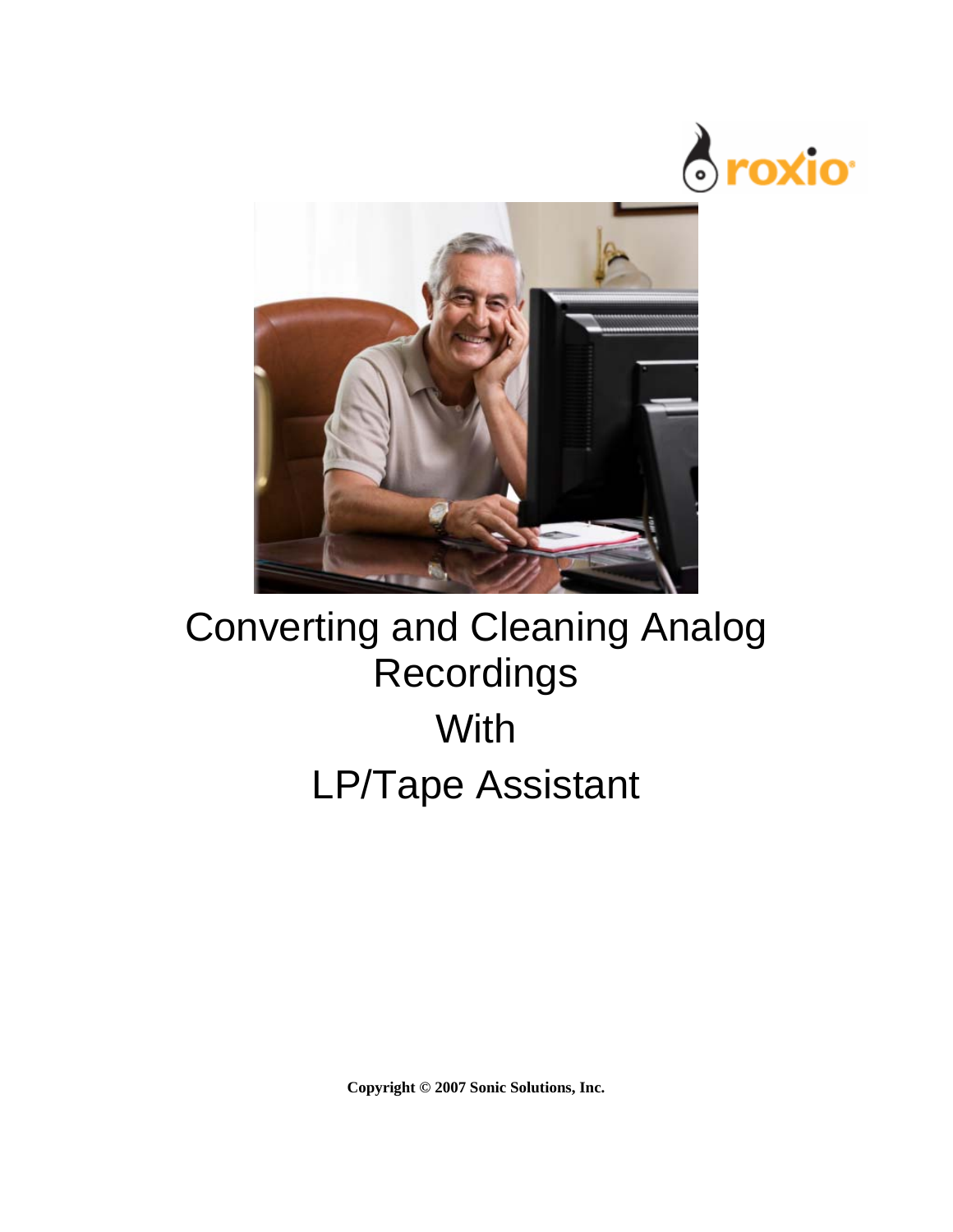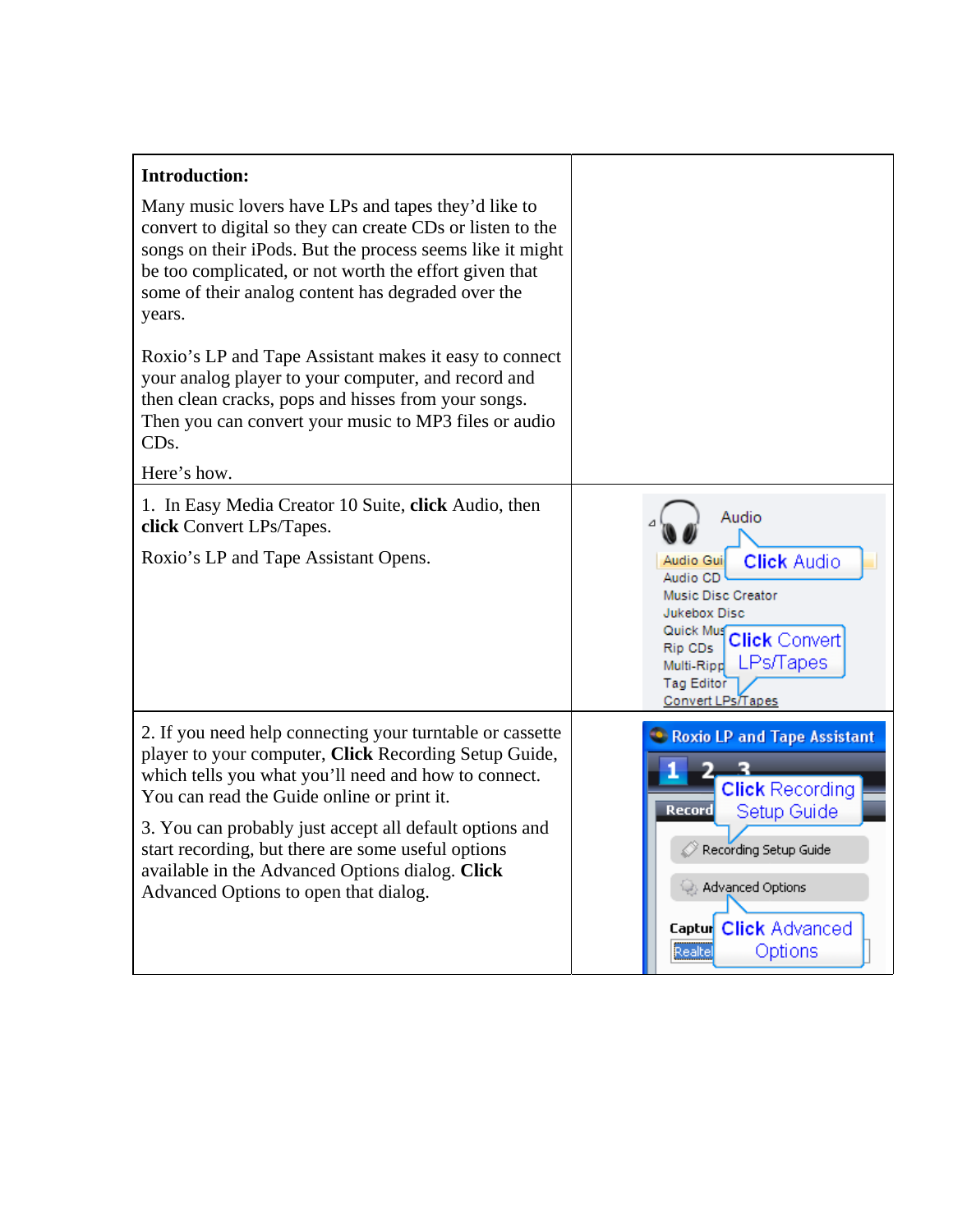- 4. Click General if not already selected. In this dialog.
- **Click** the Limit recording checkbox and set the duration if you want to leave after starting the recording and won't be around to stop the recording.
- **Click** the Mute system sounds checkbox to prevent the software from recording system sounds like incoming mail, time announcements or other error messages.
- **Click** the Enable preroll checkbox and enter a duration to record a rolling preroll of the specified duration. This is useful when you're not sure when to start recording and don't want to miss the first few seconds of the recording.
- **Click** the Enable auto pause checkbox and enter a duration to stop recording after the specified number of seconds. This is also useful for unattended recording sessions.
- If desired, **Click** the Save to button and change the location of the temporary files created during recording.

| General,<br>File For<br>Track<br><b>Click</b> | ✔ Limit recording to:<br>$-130$<br>Minutes<br><b>I+</b><br>Mute system sounds while recording                                                                                                                                                                            |
|-----------------------------------------------|--------------------------------------------------------------------------------------------------------------------------------------------------------------------------------------------------------------------------------------------------------------------------|
| General                                       | Enable preroll of<br>$+$<br>Seconds<br>$-10$                                                                                                                                                                                                                             |
|                                               | Auto pause<br>Enable auto pause<br>If you select this option, recording will pause if silence is detected for the<br>amount of time specified below. This is useful for unattended recording.<br>Length of silence:<br>$-15.0$ +<br>Seconds<br>Silence may contain noise |
|                                               | <b>Click Save to</b><br>Temporary files<br>File name prefix:<br>Save to:                                                                                                                                                                                                 |

- 5. Click File Format. In this dialog:
- **Choose** a Preset in the list box. In most instances, you should capture an uncompressed Wav at 44.100 Hz, 16-bits, Stereo, especially if you need to Clean the audio after recording.
- If the audio doesn't have lots of hiss or pops, you can record directly into compressed format, either choosing a preset that matches your playback device, or choosing custom and selecting the parameters yourself.
- Note the Stereo/Mono radio buttons. If recording from a mono source, be sure to check the Mono radio button.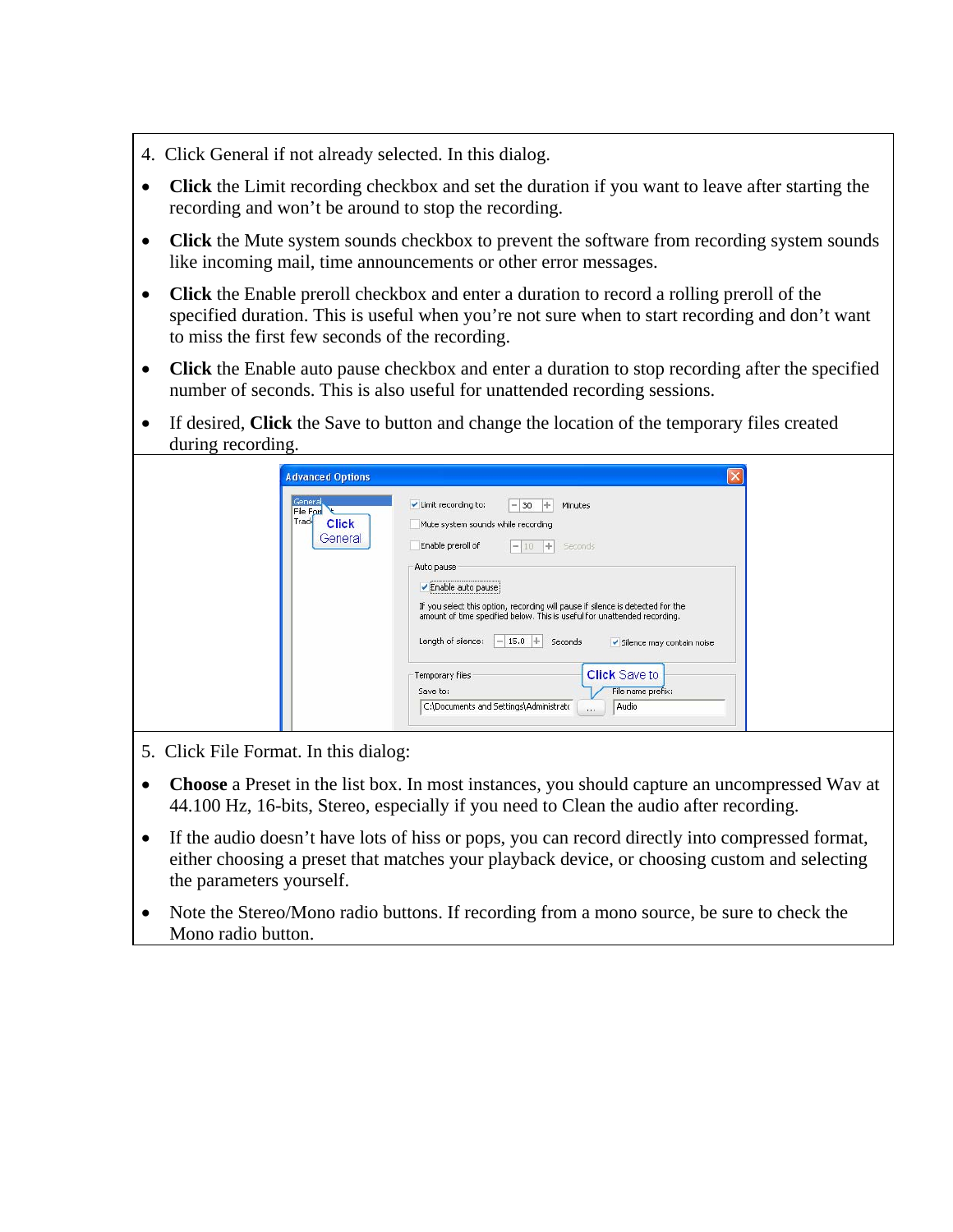| ◯ Variable Bit Rate<br>Constant Bit Rate | <b>Advanced Options</b><br>General<br>File Format<br>Track vection<br>Click File<br>Format | Choose a Preset<br>Presets:<br>NOTE: If you plan to edit the audio before outputting it<br>Wav (Recommended)<br>$\overline{\phantom{a}}$<br>in its final form, we recommend that you use an<br>Custom<br>uncompressed format (such as WAV).<br>IPod AAC good quality<br>MP3 (good quality)<br>Encoder:<br>MP3 (low quality)<br>Wav (Recommended)<br>PCM<br>$\overline{\mathbf{v}}$<br>WMA (good quality)<br>WMA (low quality)<br>Format:<br>Bits per sample:<br>· Stereo<br>44.100 Hz<br>16<br>$\mathbf{v}$<br>$\overline{\mathbf{v}}$<br>Mono<br>Quality / compression |
|------------------------------------------|--------------------------------------------------------------------------------------------|-------------------------------------------------------------------------------------------------------------------------------------------------------------------------------------------------------------------------------------------------------------------------------------------------------------------------------------------------------------------------------------------------------------------------------------------------------------------------------------------------------------------------------------------------------------------------|
|------------------------------------------|--------------------------------------------------------------------------------------------|-------------------------------------------------------------------------------------------------------------------------------------------------------------------------------------------------------------------------------------------------------------------------------------------------------------------------------------------------------------------------------------------------------------------------------------------------------------------------------------------------------------------------------------------------------------------------|

6. **Click** Track Detection. This dialog contains many useful options to consider when recording a complete tape or album with multiple songs. These include:

- **Click** Automatically add a track separator if the source audio contains multiple songs with gaps between them.
- If desired, **click** Add Track Every and specify a duration.
- If you clicked Automatically add a track, **click** Enable track detection, and specify an interval. If recording from a noisy source, like cassette or turntable, check the Silence may contain noise checkbox if the program isn't detecting tracks.
- If desired, **click** the Maximum number of tracks checkbox and choose a number.
- **Click** OK (not shown) to close the dialog and return to the main program.

| <b>Advanced Options</b><br>General<br>File Format<br>Track Detection<br>Click Track<br><b>Detection</b> | Automatically add a track separator on each pause<br>Add Track Every $\begin{vmatrix} - & 60 \\ - & + \end{vmatrix}$ Second(s)<br>$\sqsubset$ Track detection :<br>Enable track detection<br>If you select this option, a track separator is added when a silence is encountered. |  |
|---------------------------------------------------------------------------------------------------------|-----------------------------------------------------------------------------------------------------------------------------------------------------------------------------------------------------------------------------------------------------------------------------------|--|
|                                                                                                         | Silence gaps must be at least: $ - 1.3  +  $<br>Second(s)<br>Silence may contain noise<br>Maximum number of tracks:                                                                                                                                                               |  |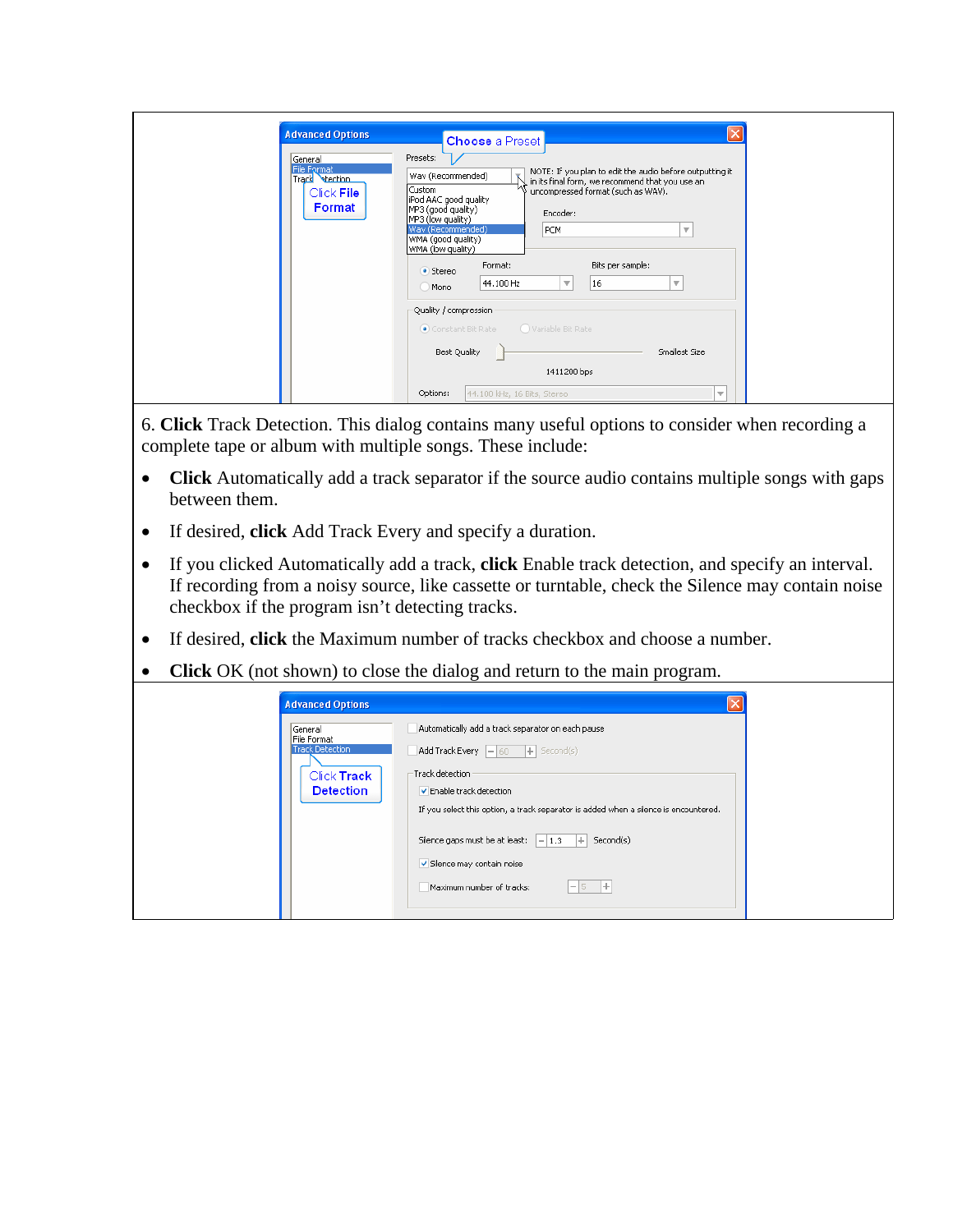| 7. Now let's choose input parameters.                                                                                                                                                                                                                                                                                                                                                                                                                                                                                                                                                                 | <b>Record Tracks</b>                                                                               |
|-------------------------------------------------------------------------------------------------------------------------------------------------------------------------------------------------------------------------------------------------------------------------------------------------------------------------------------------------------------------------------------------------------------------------------------------------------------------------------------------------------------------------------------------------------------------------------------------------------|----------------------------------------------------------------------------------------------------|
| If you have multiple audio sources attached to your<br>$\bullet$<br>computer, like a web cam and a sound card, click<br>the Capture from list box and choose the source.                                                                                                                                                                                                                                                                                                                                                                                                                              | Recording Setup Guide<br>Advanced Options                                                          |
| After choosing the source, click the Input list box<br>$\bullet$<br>and choose the input. For most sound cards, this<br>will either be the microphone or line in ports.<br>After making these selections, play some music. You<br>should see some bouncing in the level meters shown in                                                                                                                                                                                                                                                                                                               | <b>Capture From:</b><br>Realtek HD pudio Input<br><b>Choose</b> Source<br>Input:<br>Mic Volume     |
| the next screen shot. If not, you have the wrong settings,<br>or your physical connections are incorrect.                                                                                                                                                                                                                                                                                                                                                                                                                                                                                             | ন্ <mark>ন Choose</mark> the Input<br>Line <b>Jolume</b><br>Mic Volume<br>CD Volume                |
| 8. Next, set the audio levels. Set them too low and<br>you'll have to boost the audio later, and if too high,<br>you'll "clip" the audio, producing distortion in louder<br>sections.<br>To set levels manually, play a louder region in your<br>recording, and <b>drag</b> the volume slider until the<br>maximum peaks approach, but don't quite reach the<br>right edge of the meter.<br>To let the software set the levels, play a louder<br>$\bullet$<br>region in your recording, and then click Auto. The<br>program will adjust the slider to the maximum level<br>possible without clipping. | Inpy<br><b>Click</b><br><b>Drag</b><br>Mic<br>Auto.<br>slider<br>Recording Level:<br>Auto<br>Autip |
| 9. Once you've set your levels,<br>Click Record to start recording, and start your<br>$\bullet$<br>player device.<br><b>Click</b> Stop to finish.                                                                                                                                                                                                                                                                                                                                                                                                                                                     | <b>Click Record to</b><br>start recording<br>Stop<br>Record                                        |
| Then click <b>Next</b> (not shown) to move to edit your<br>audio.                                                                                                                                                                                                                                                                                                                                                                                                                                                                                                                                     | <b>Click</b> Stop to<br>stop recording<br>5 sec<br>Time left on drive: 7 h 20 min                  |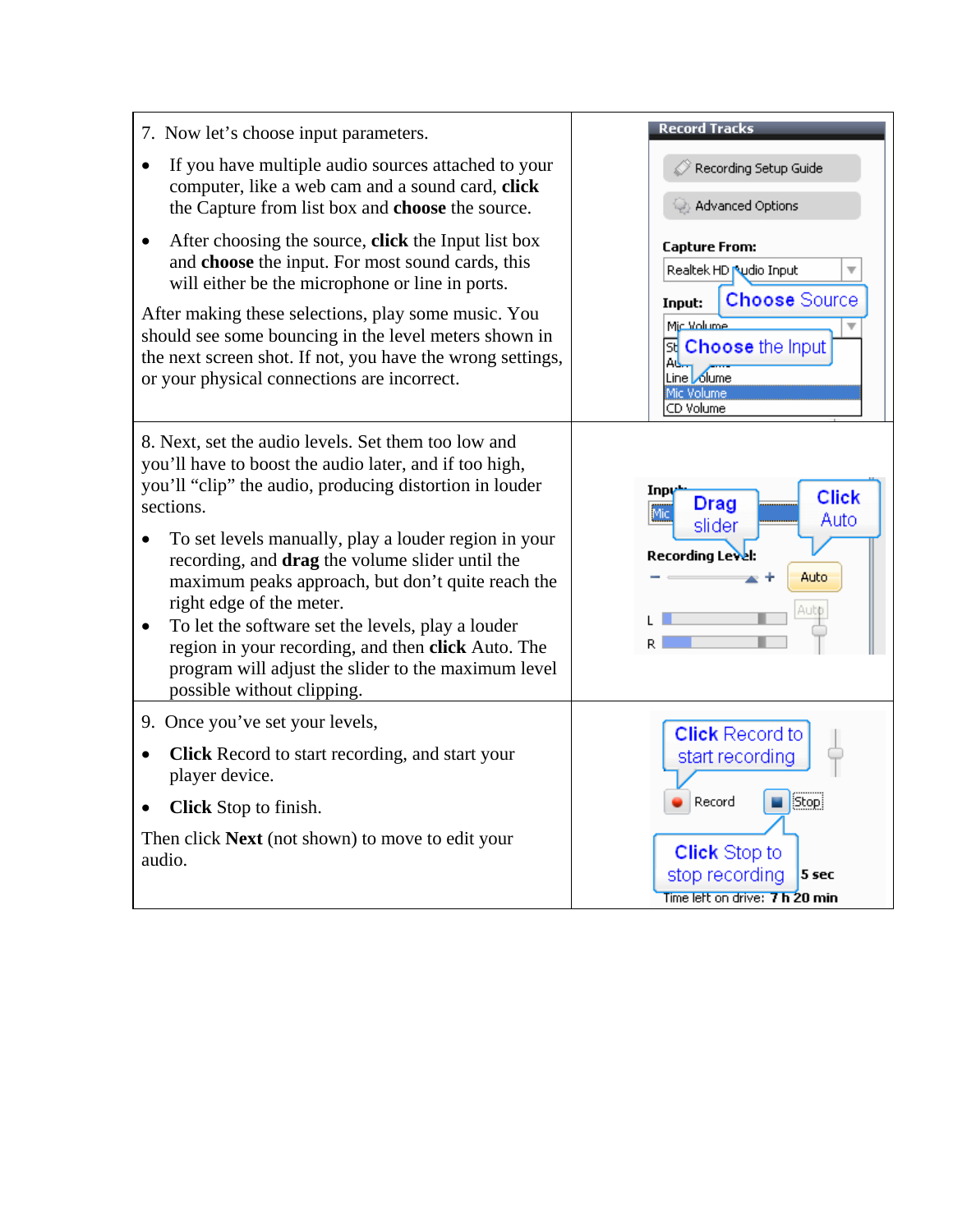10. You're now in the Identify & Enhance screen shown below. Let's explore options here.

- Audio Waveform. First, look at your audio waveform, which is a great diagnostic tool. In the screen shot below, I have good levels in both tracks, meaning that the loudest regions in the audio approach the very top and bottom in both the left and right tracks.
	- o If most of the audio is crowded near the top and there are large flat regions pressed against the maximum volume levels, you recorded at too loud a volume setting and your file is clipping. Re-record at a lower volume.
	- o If most of your audio is clustered around the centerline, with no peaks approaching the maximum levels, you've recorded too low. Go back and record again, boosting volume in your player or in the software controls.
	- o If only one track has audio, either your setup is faulty or you're recording from a mono source. If the latter, click the Mono radio button referred to in Step 5 and rerecord.
	- o If the waveform has regular, tiny peaks, like those below, they are usually cracks and pops, especially when recording from vinyl. I'll clean those in the next step.
- Add and Delete Track Separator. Use these to add and delete tracks in a multi-song recording.
- Playback Controls. These allow you to play through the captured waveform. Note that you can also click the waveform with your cursor at any point to start playback there.
- Volume control. This adjusts playback volume (but not the volume of the recorded audio).
- Fade in and out. Click to fade each track in and out and set the desired interval.
- Editing options. I'll discuss Clean below. Both the Enhance and Equalizer functions go beyond the scope of what I cover here, but both have very descriptive explanations in the Help file.
- Insert Tags. This is where you insert information like title, artist, album, genre and year. Note that Roxio can automatically retrieve much of this information for you via Grace Notes.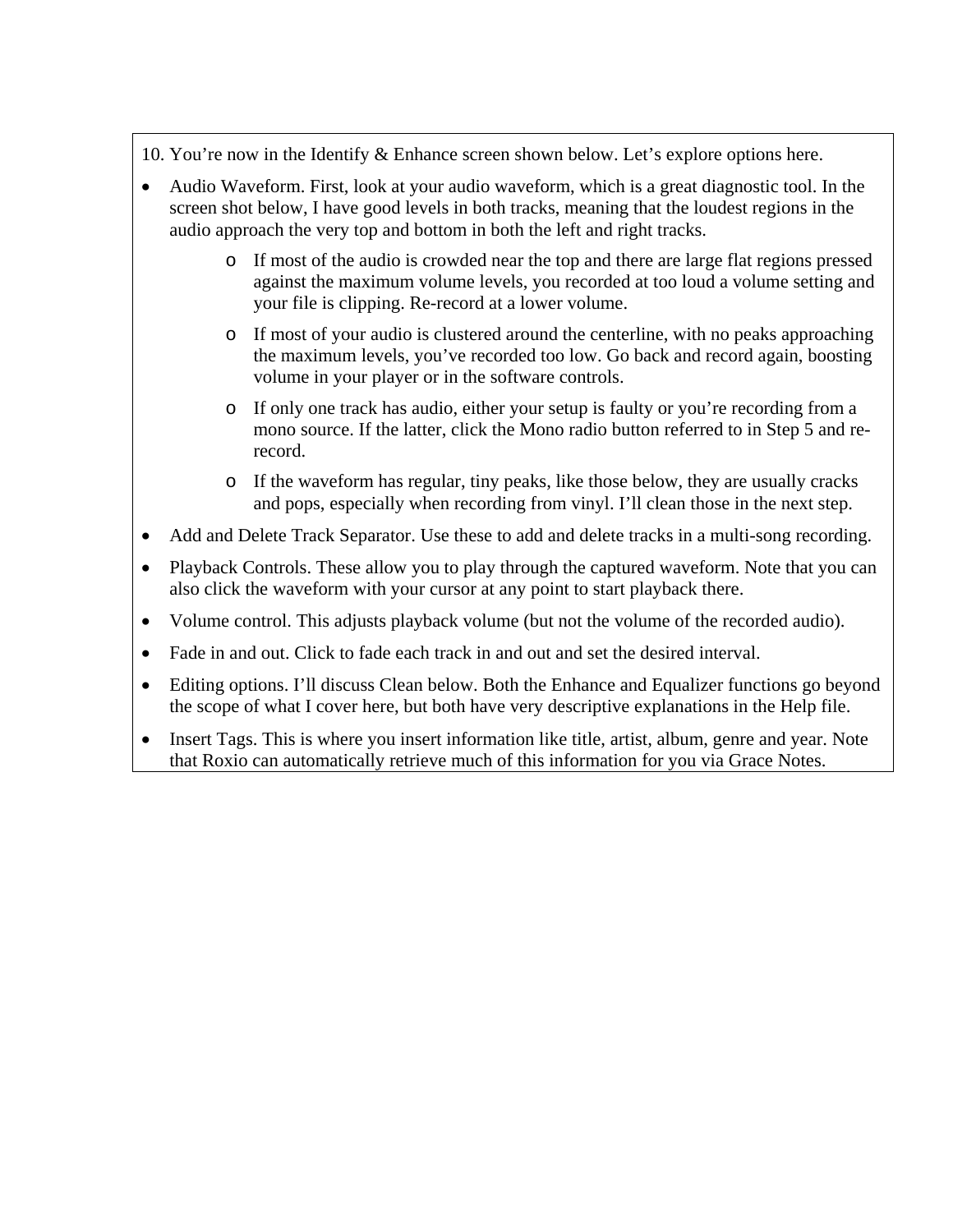

- Declicker targets clicks like vinyl scratches.
- Decrackler targets crackling sound like old vinyl.
- Denoiser targets hiss and rumble, most commonly found on cassettes and other tapes.
- Noise adjusts the intensity of the Denoiser.

Adjust these dials, and then test the adjustments by **clicking** the Play/Stop button until you achieve the desired reduction in noise without distorting the underlying music or speech content.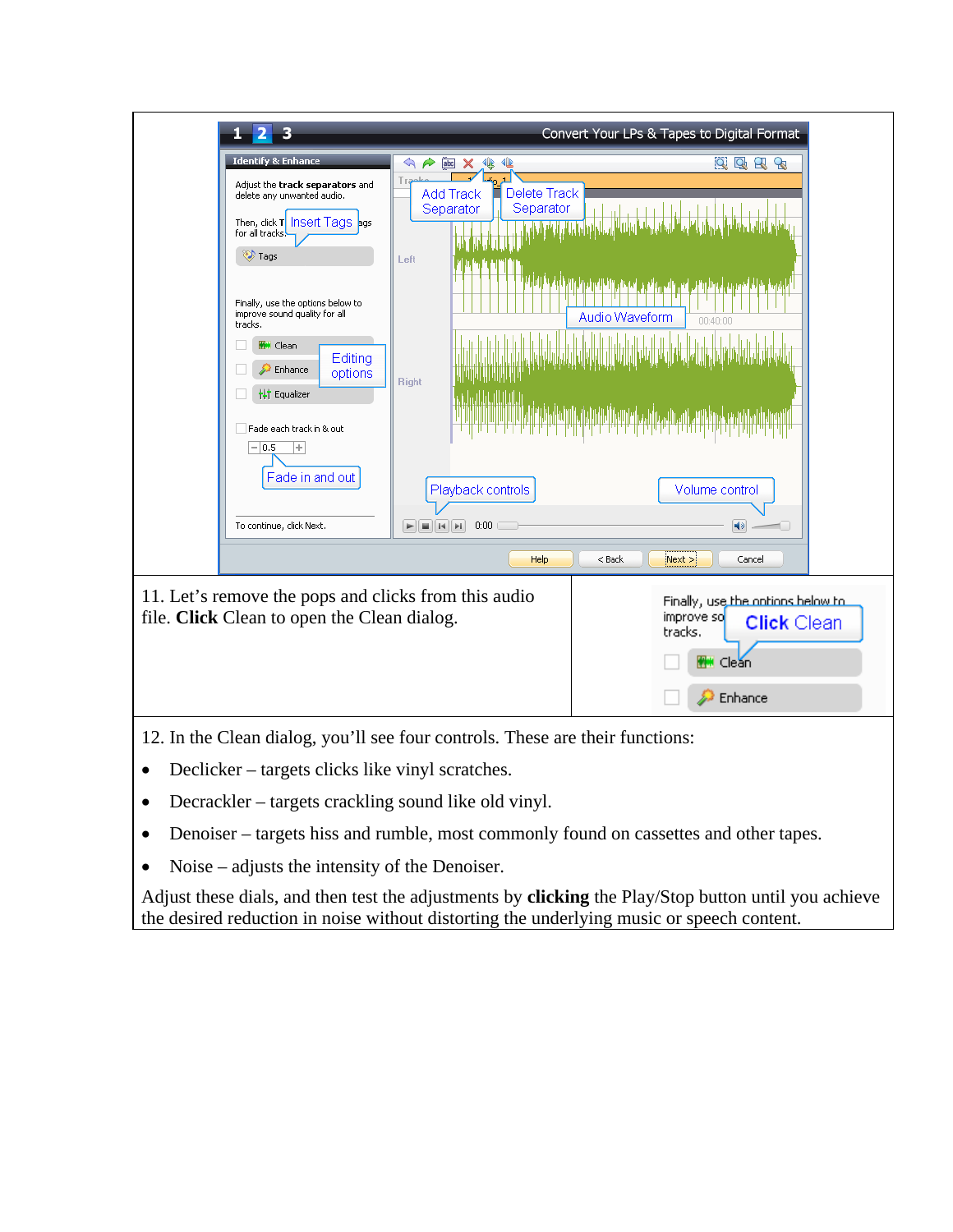|                                                                                                                                                                                                                                                                                                                                                                                                                                                                                                                                                                                                    | <b>Clean</b>           |                         |                       |                          |                                                                                                                  |
|----------------------------------------------------------------------------------------------------------------------------------------------------------------------------------------------------------------------------------------------------------------------------------------------------------------------------------------------------------------------------------------------------------------------------------------------------------------------------------------------------------------------------------------------------------------------------------------------------|------------------------|-------------------------|-----------------------|--------------------------|------------------------------------------------------------------------------------------------------------------|
|                                                                                                                                                                                                                                                                                                                                                                                                                                                                                                                                                                                                    | Declicker<br>Intensity | Decrackler<br>Intensity | Denoiser<br>Threshold | Noise<br>5.<br>Intensity | OK.<br>Cancel<br>Play/Stop<br><b>Click</b><br>Bypass<br>Play/Stop<br>Difference<br>闓<br><custom><br/>v.</custom> |
| 13. To test your adjustments, click the Bypass checkbox<br>on and off while playing back the audio. When the<br>Bypass checkbox is enabled, playback disables the<br>Clean filters and you can hear the original recorded<br>audio. Uncheck the box, and you can hear the filtered<br>audio.<br>If there's very little difference, and you can still<br>hear noise in the original, raise the filter levels.<br>If the noise is gone, and the audio sounds muted or<br>٠<br>distorted, decrease the filter levels until you hear the<br>noise. Then back down to the maximum, noise-free<br>level. |                        |                         |                       |                          | <b>Click Bypass</b><br>V Bypassi<br>Difference                                                                   |
| Remember to uncheck the Bypass checkbox before<br>moving to the next step.                                                                                                                                                                                                                                                                                                                                                                                                                                                                                                                         |                        |                         |                       |                          |                                                                                                                  |
| 14. To further test your adjustments, click the<br>Difference checkbox while playing back the audio.<br>When the Difference checkbox is enabled, Roxio plays<br>back only the audio being removed from the file. Your<br>goal should be to maximize noise reduction without<br>removing any of the original content of the recording. If<br>you hear any music or speech with the Difference<br>checkbox checked, you may distort the final audio, so<br>reduce the Clean settings until you hear only the noise.                                                                                  |                        |                         |                       |                          | Bypass<br>✔ Difference<br><b>Click Difference</b><br>Intensity                                                   |
| 15. Once you've reached the optimal levels, <b>uncheck</b><br>the Difference checkbox, and <b>click</b> OK to close the<br>Clean dialog.<br>Then <b>click</b> Next (not shown) to move to the Output<br>Tracks step.                                                                                                                                                                                                                                                                                                                                                                               |                        |                         |                       |                          | Noise<br>0K<br><b>Click</b><br>icel<br>ОK<br>Play/Stop                                                           |